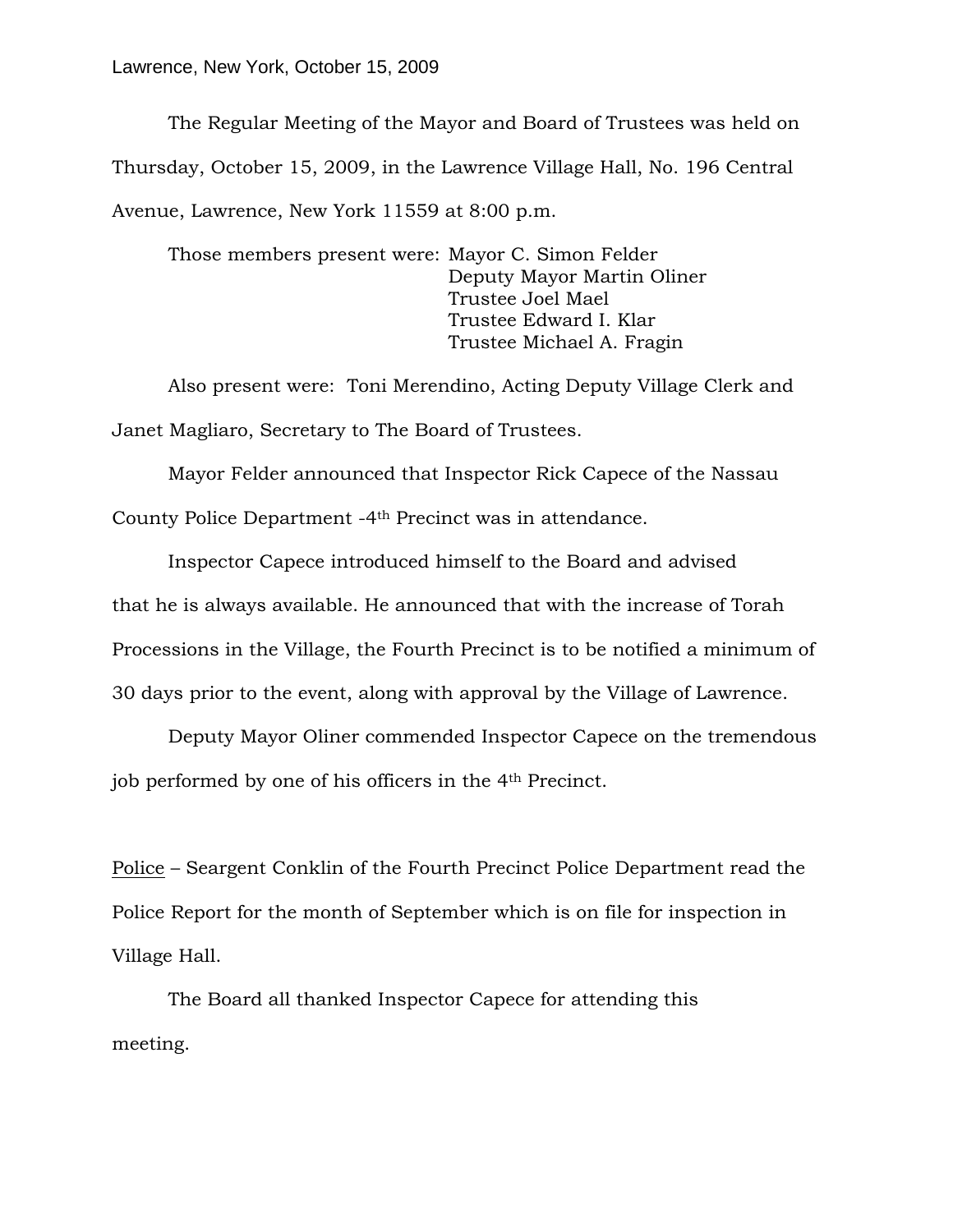Upon motion by Deputy Mayor Oliner, seconded by Trustee Fragin and unanimously carried the minutes of September 10, September 25 and September 27, 2009 meeting were approved.

### **REPORTS**

Fire –Trustee Fragin read the Fire report of the Lawrence Cedarhurst Fire Department for the month of August, which is on file in Village Hall for inspection. Trustee Fragin advised that he will forward to Toni Merendino, Acting Deputy Village Clerk, tips on Fire Safety to be posted on the Village of Lawrence website.

Finance – Upon motion by Trustee Mael, seconded by Deputy Mayor Oliner and unanimously carried, Sewer Fund Abstract #26 was approved. Trustee Mael made a motion to approve General Fund Abstract #575 and #576 with the exception of all of the legal fees to all legal vendors. Trustee Mael withdraws his motion. Trustee Mael announced he will review the other abstracts and take them up later in the meeting.

County Executive Tom Suozzi was in attendance and thanked the Village for forwarding a letter to Town Supervisor Kate Murray with regard to the Sewer Consolidation litigation.

Public Works –Deputy Mayor Oliner reported that the report for the month of September is on file in Village Hall for inspection.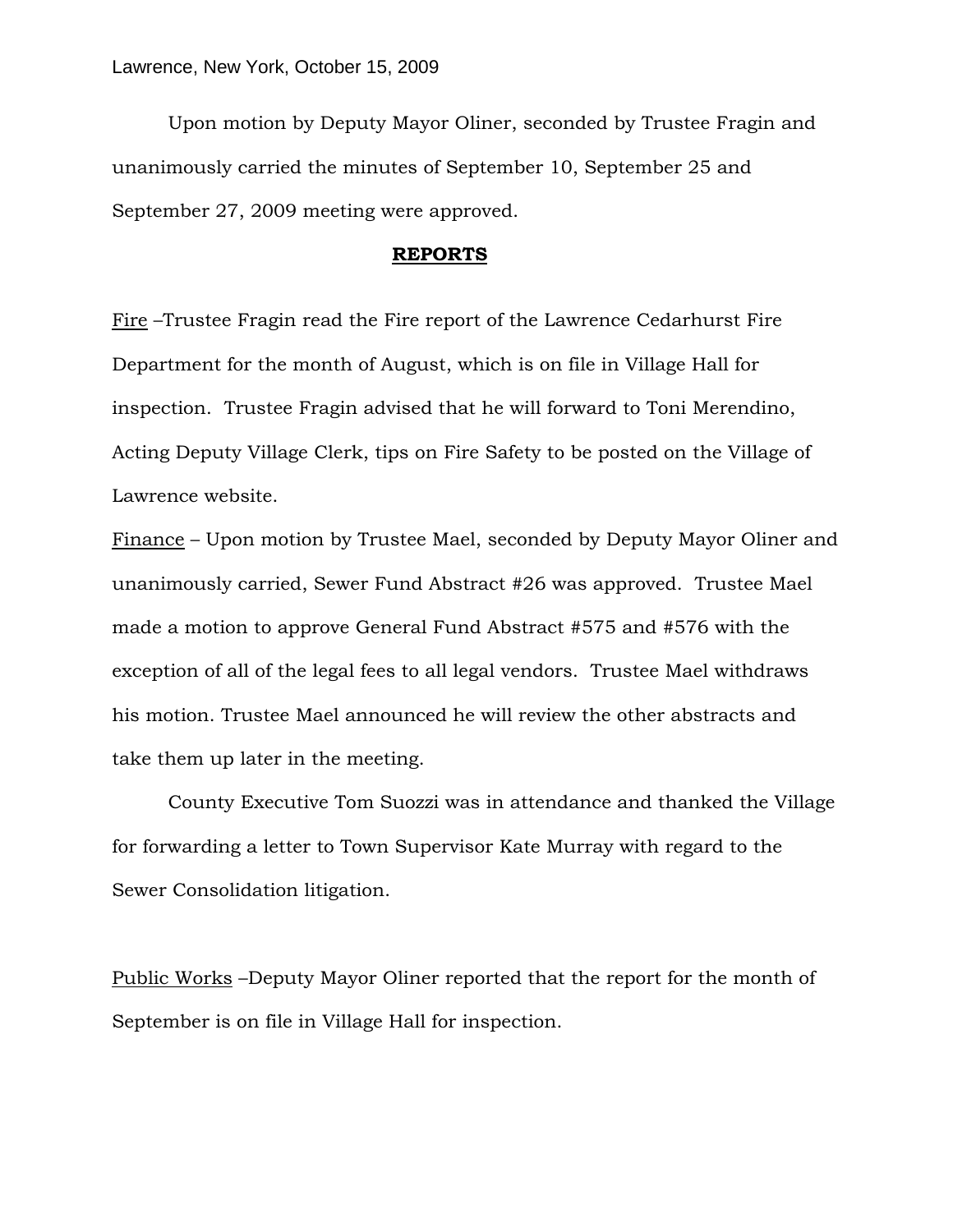Lawrence, New York, October 15, 2009

Recreation – Trustee Klar announced that the Recreational Facilities report for

the month of September is on file in Village Hall for inspection.

## *Item A – Recreation Refunds*

Board Action: Upon motion by Trustee Klar, seconded by Trustee Fragin

and unanimously carried the following requests for refunds were approved:

Gittleson (Golf) 50% credit of what was paid for 2009 towards next years membership in the same category or higher Geanacopoulos (Golf)40% credit of what was paid for 2009 towards next years membership in the same category or higher Marshak (Tennis) \$200 credit towards next years membership

Sanitation – No report.

Water Pollution Control Facility – Trustee Mael announced that a lawsuit was

filed by the Town of Hempstead naming Nassau County, The Village of

Lawrence and The Village of Cedarhurst as defendants.

Office of Emergency Management – No report.

# **OLD BUSINESS**

Item A – Recreation Refunds

*(See Reports)*

## **NEW BUSINESS**

Item 1 – Letter from Nassau County Auxiliary Police

Board Action: Nassau County Auxiliary Police were in attendance requesting a donation. After a discussion on the matter and upon motion by Trustee Klar, seconded by Deputy Mayor Oliner and unanimously carried, the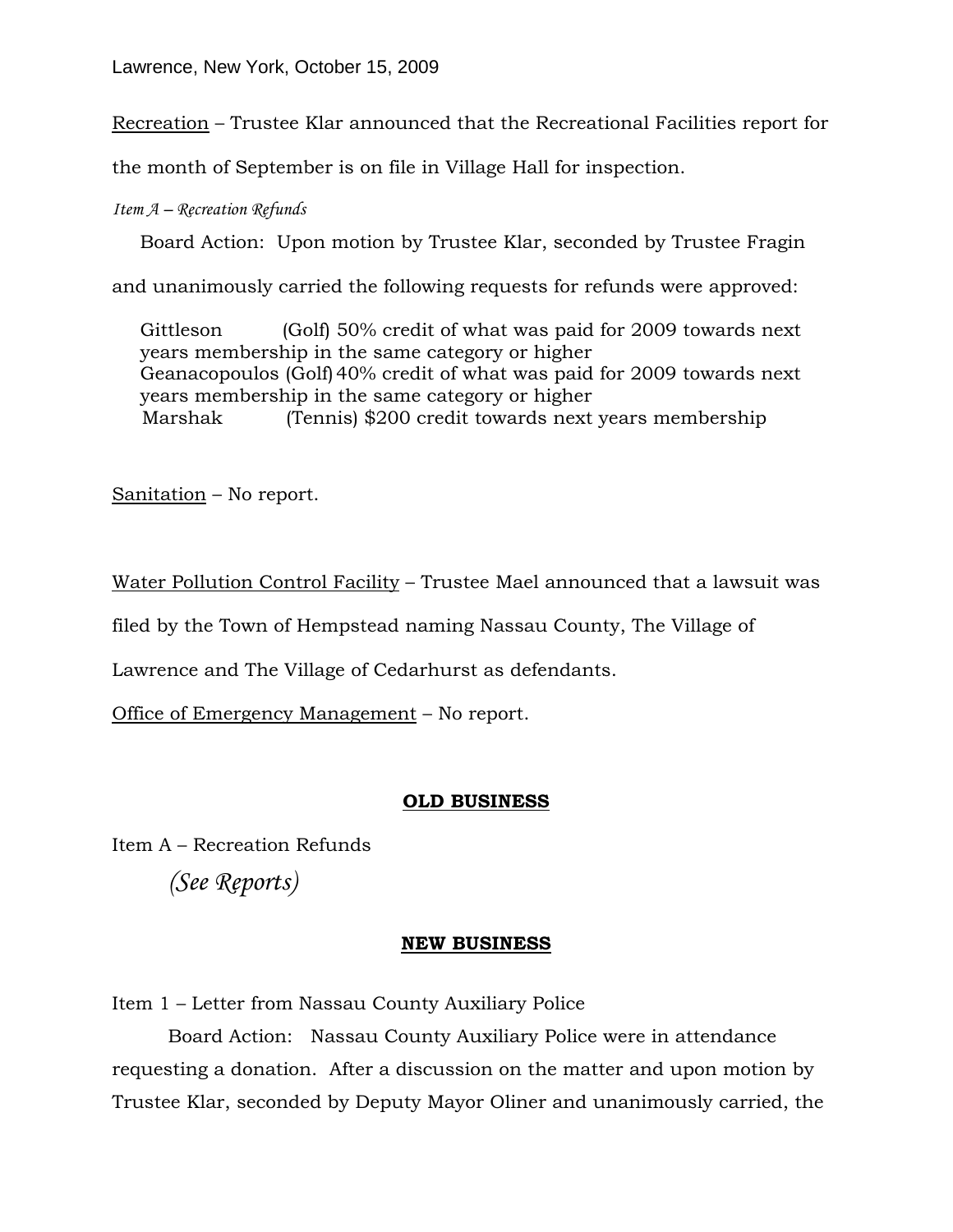matter was tabled.

Item 2 –Vehicle Use Policy

Board Action: Upon motion by Trustee Fragin, seconded by Trustee Mael and unanimously carried, the following Vehicle Use Policy was adopted. Acting Deputy Village Clerk Toni Merendino was asked to forward same to all employees.

### Vehicle Use Policy - Village of Lawrence

Section 1. General restrictions on use.

- A. Village vehicles (vehicles owned or leased by the Village) are to be used for the sole purpose of official village business and are not to be used for and other purpose, except when authorized by the Village Administrator.
- B. Said vehicles and equipment may not be used for the personal use or private gain of any official or employee, nor for any other purpose which is not in the general public interest.
- C. Standards. For the purpose of compliance with this policy, the following standards must be met at all times:
	- 1. Village vehicles and related equipment must remain under the general administrative jurisdiction and direction of the department head to which they are assigned;
	- 2. Village vehicles must be assigned to specific Village officials and employees for specific purposes and tasks. Said vehicles may not be used for any unauthorized purpose nor to conduct personal, private, or non-Village related business.
	- 3. No Village vehicle shall be used for travel between home and work without the authorization of the Board of Trustees.
	- 4. Village vehicles must always be operated in a safe and responsible manner, and in compliance with all applicable motor vehicle and traffic laws in effect. Employees are responsible for any driving or parking infractions or fines that result from their operation of Village vehicles, and must report them to their department head. In the event of an accident, regardless of severity, an accident report must be filed with the Village Administrator's office by the applicable department head within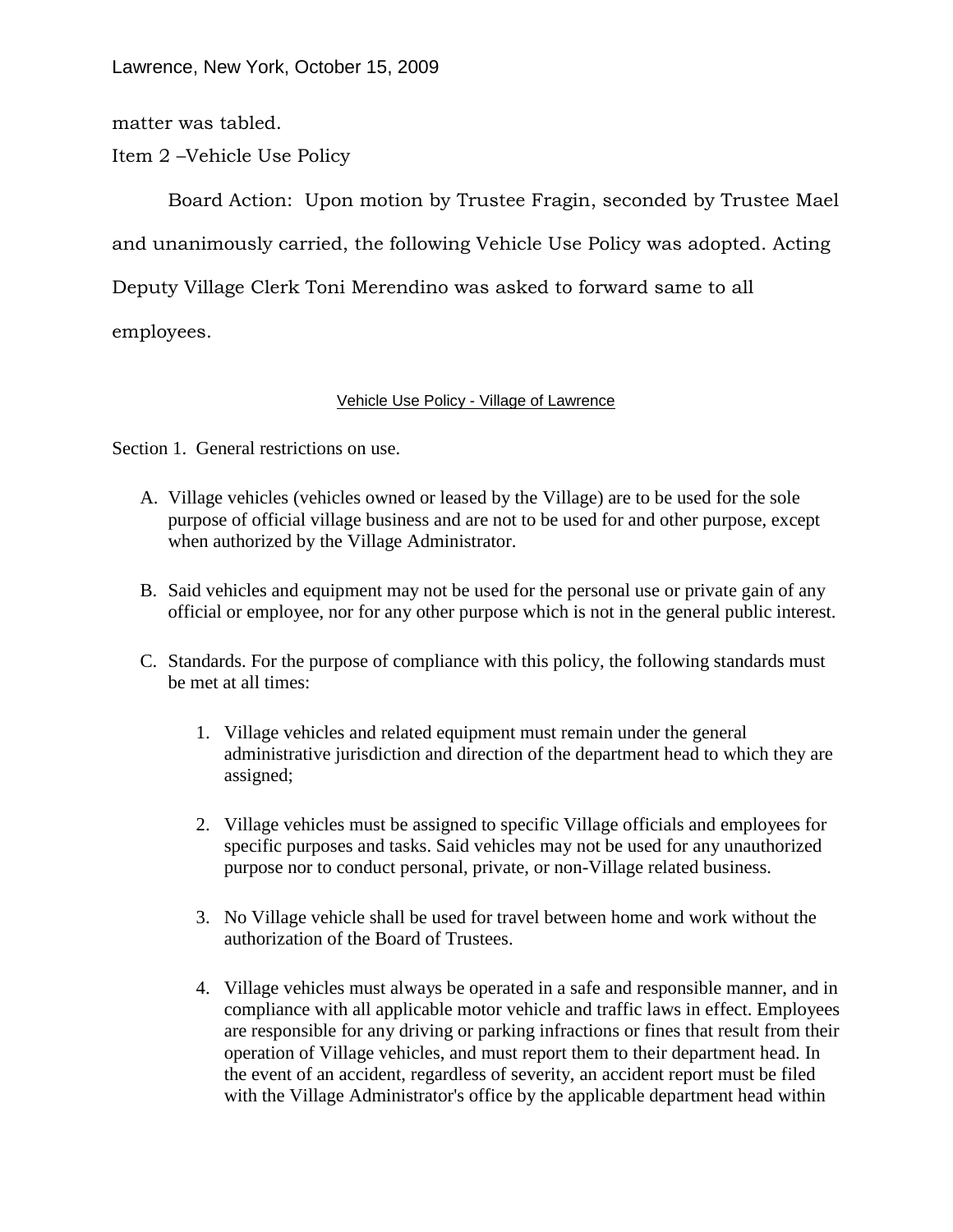24 hours;

- 5. Village vehicles may not be used to transport persons who are not officials or employees of the Village, nor material not related to the conduct of official Village business, without direct authorization by the appropriate department head or the Village Administrator.
- 6. Village vehicles must always be maintained in a safe and secure condition when not in use, including being locked and/or under direct observation, and all keys maintained under controlled and authorized jurisdiction of the appropriate department head;
- 7. In the event a Village vehicle must travel beyond a twenty-five radius of the Village to conduct Village business, the department head or employee must receive prior approval from the Village Administrator or department head, either on a case-by-case basis or as a comprehensive approval for specified purposes;
- 8. No advertisements, signs, bumper stickers or other markings of a political or commercial nature may be displayed on Village vehicles at any time except those of a limited community service nature which have been authorized by the Board of Trustees.

Section 2. Occupant restraint devices.

- A. All village vehicles shall be equipped with such occupant restraint devices (seat belts, shoulder harnesses, air bags, etc.) as are required by applicable law in effect at the time the particular vehicle was manufactured.
- B. All occupant restraint devices installed in village vehicles shall be maintained in proper operating condition.
	- 1. The head of the department to which the vehicle is assigned shall be responsible for making sure that those devices are maintained in proper working order.
	- 2. The interior of all vehicles shall be maintained. The operator is responsible for the cleanliness of the interior after usage and shall notify the department head if exterior cleaning is required.
	- 3. Prior to usage, operators shall conduct a safety check, including fluid levels and complete checklists. Complete checklists are to be signed by the operator and submitted to the department head who will maintain said checklists for one year.
	- 4. The operator shall complete a vehicle log on a daily basis.
- C. No village employee or other person shall operate a village vehicle in which the occupant restraint devices for each occupied seating position in the front seat are not completely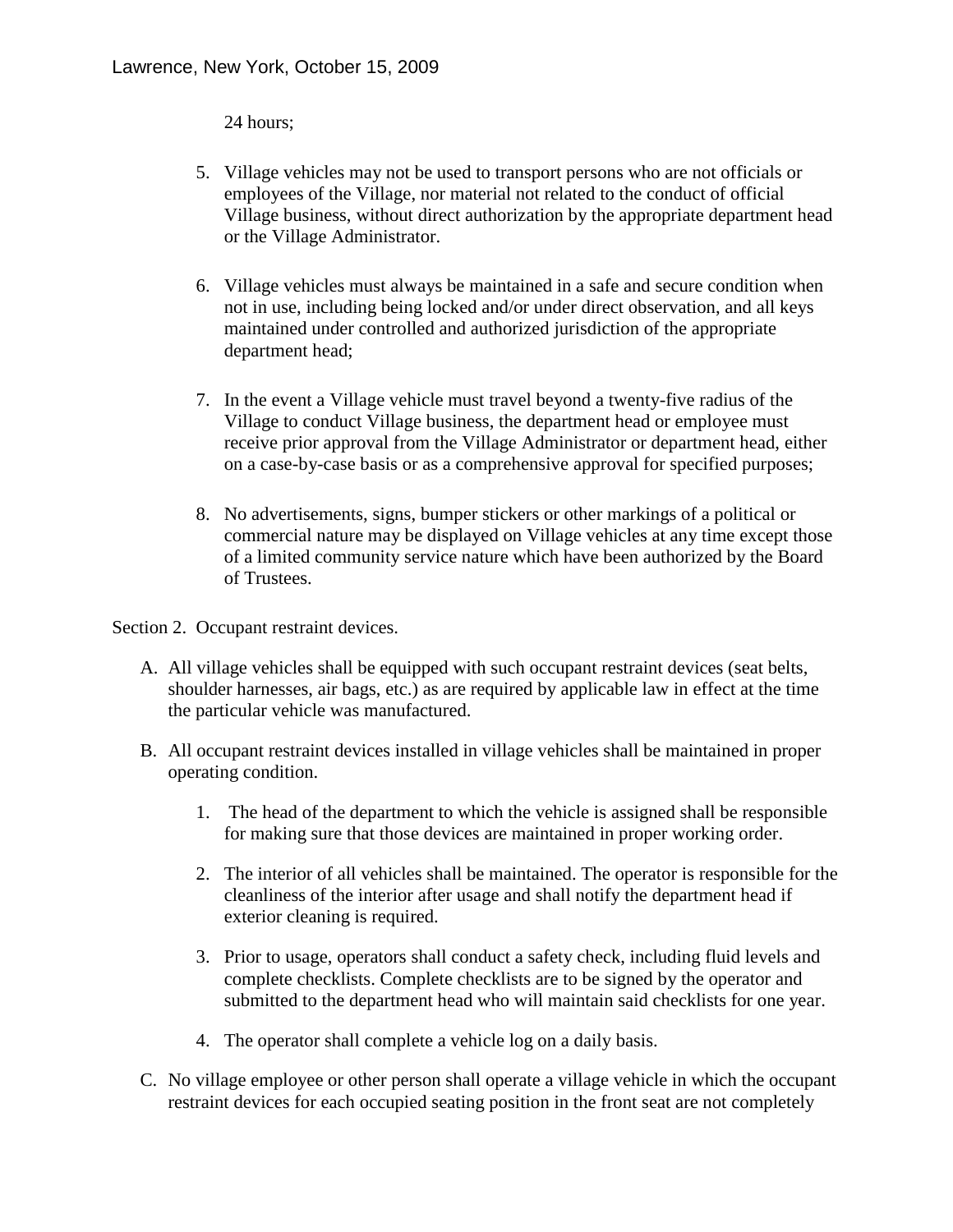operational.

D. No person may drive or ride in the front seat of a village vehicle, or any other motor vehicle being used to conduct official village business, unless properly restrained by the occupant restraint device available at the occupied seating position. It shall be the driver's responsibility to ensure that passengers use available restraint devices.

Section 3. Safe operation of vehicles.

- A. Employees driving village vehicles are responsible for the safe use of the vehicle and must obey all motor vehicle laws. Employees must operate vehicles in a safe, courteous manner to prevent property damage and injury to themselves and others.
- B. Defensive driving. It is the policy of the Village to encourage defensive driving. A good defensive driver must anticipate the incorrect actions of pedestrians and other motorists and be alert for the unexpected. Drivers must adjust to variables such as lighting, weather, road and traffic conditions. Adherence to the following suggestions will contribute to sound defensive driving tactics:
	- 1. Obey traffic laws.
	- 2. Drive with common sense and courtesy.
	- 3. Always keep eyes moving, use mirrors, aim high in steering and be aware of the total traffic environment.
	- 4. When stopping on a highway, attempt to get all four wheels off the roadway.
	- 5. Adjust speed to traffic, visibility and weather conditions. Rain can induce hydroplaning and new rain can create an oil slick on the roadway.
	- 6. Be prepared to take evasive action.
	- 7. Follow at a safe distance and be ready for sudden stops by other vehicles.
	- 8. Always signal intentions to other drivers.
	- 9. Prepare early for turns and move into the proper lane.
	- 10. When braking, consider vehicles to the rear. Slow down gradually. Lightly tap the brake to warn other vehicles.
	- 11. Until they clearly indicate otherwise, assume that other users of the highway do not see your vehicle and will not yield to you.
	- 12. When stopped for a left turn, keep wheels straight until starting a turn; otherwise a rear collision may force your vehicle into opposing traffic.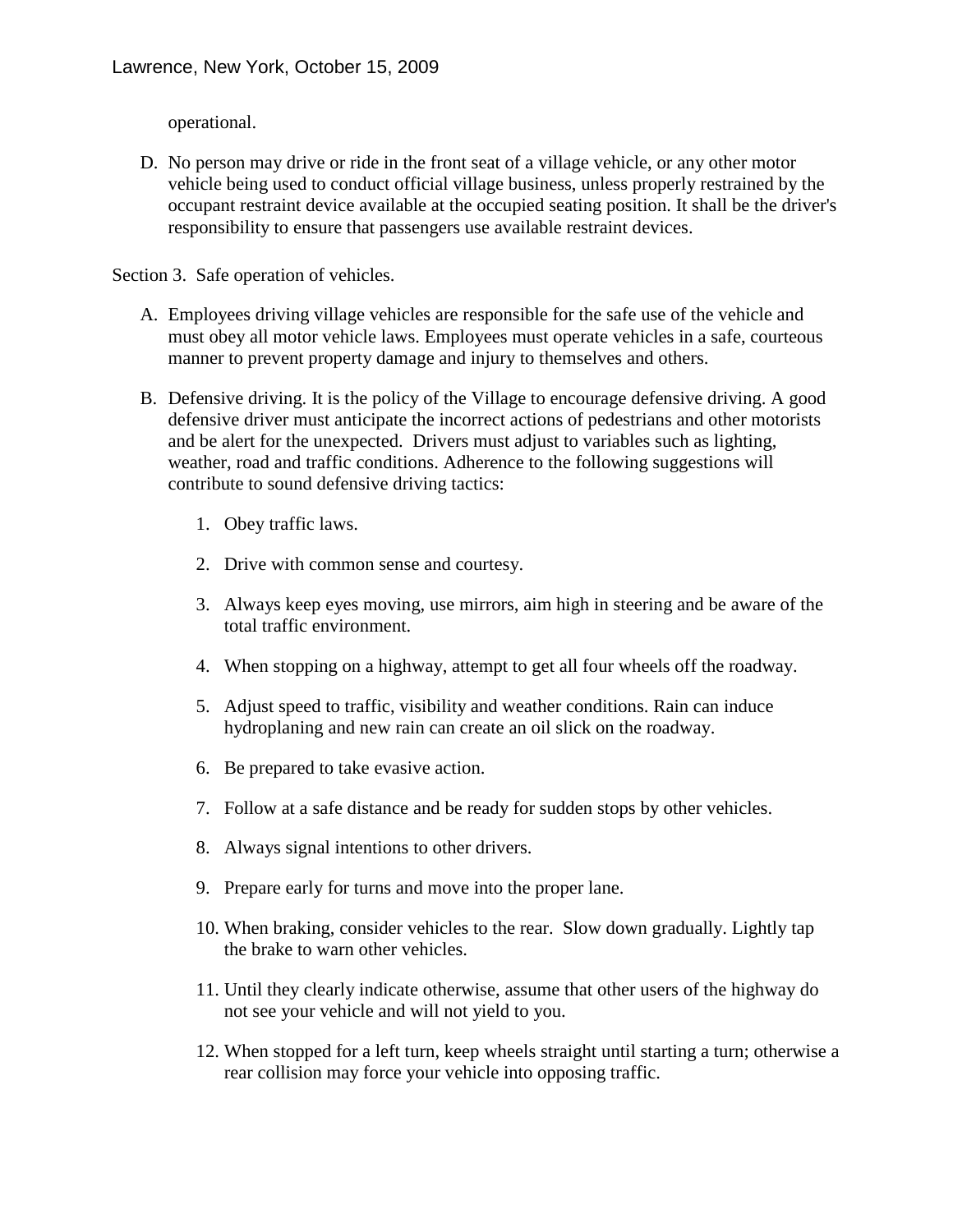13. Watch for indications of parked cars pulling into your path.

Section 4. Definitions.

As used in this chapter, the following terms shall have the meanings indicated:

OFFICIAL VILLAGE BUSINESS – Any job-related duty while being paid or reimbursed by the Village of Lawrence. This includes business travel during non-work hours.

Section 5. Action upon noncompliance.

Any instance noted in an accident report or developed in subsequent investigation of an accident involving a village vehicle which indicates that the front seat occupant restraint devices in the village vehicle were not being properly utilized when the accident occurred will be grounds for discipline, including suspension of the village vehicle driver's privilege of using a village vehicle for a period of up to one year, as determined by the Village Administrator.

Section 6. Full time assignment of vehicles.

- A. Full time assignment is defined as the assignment of a Village vehicle by the Village Administrator for daily use in the performance of official duties throughout the work day. Unless authorized by the Board of Trustees, full-time assignment of a vehicle does not authorize the employee to take the vehicle home, or use the vehicle other than during the employee's working hours at or in the vicinity of the Village.
- B. Except in extraordinary cases authorized by the Board of Trustees, full-time assignments shall be made only to employees who meet one or more of the following criteria:
	- 1. employee must continuously be required, on a daily or near daily basis, to spend a substantial person of the employee's working hours in field locations that are not readily available by public transportation;
	- 2. employee must continuously be required, on a daily or near daily basis, to transport heavy or bulky equipment to field locations;
	- 3. employee is continuously required, on a daily or near daily basis, to provide essential emergency services.

Eligibility under these criteria does not itself entitle an employee to a vehicle on a full-time basis

- C. Commuting with vehicles assigned on a full-time basis. In determining whether to permit an employee to use a village vehicle for commuting to and from home, the Board of Trustees shall consider the following criteria, among others:
	- 1. whether the employee is required on a daily basis to report to a field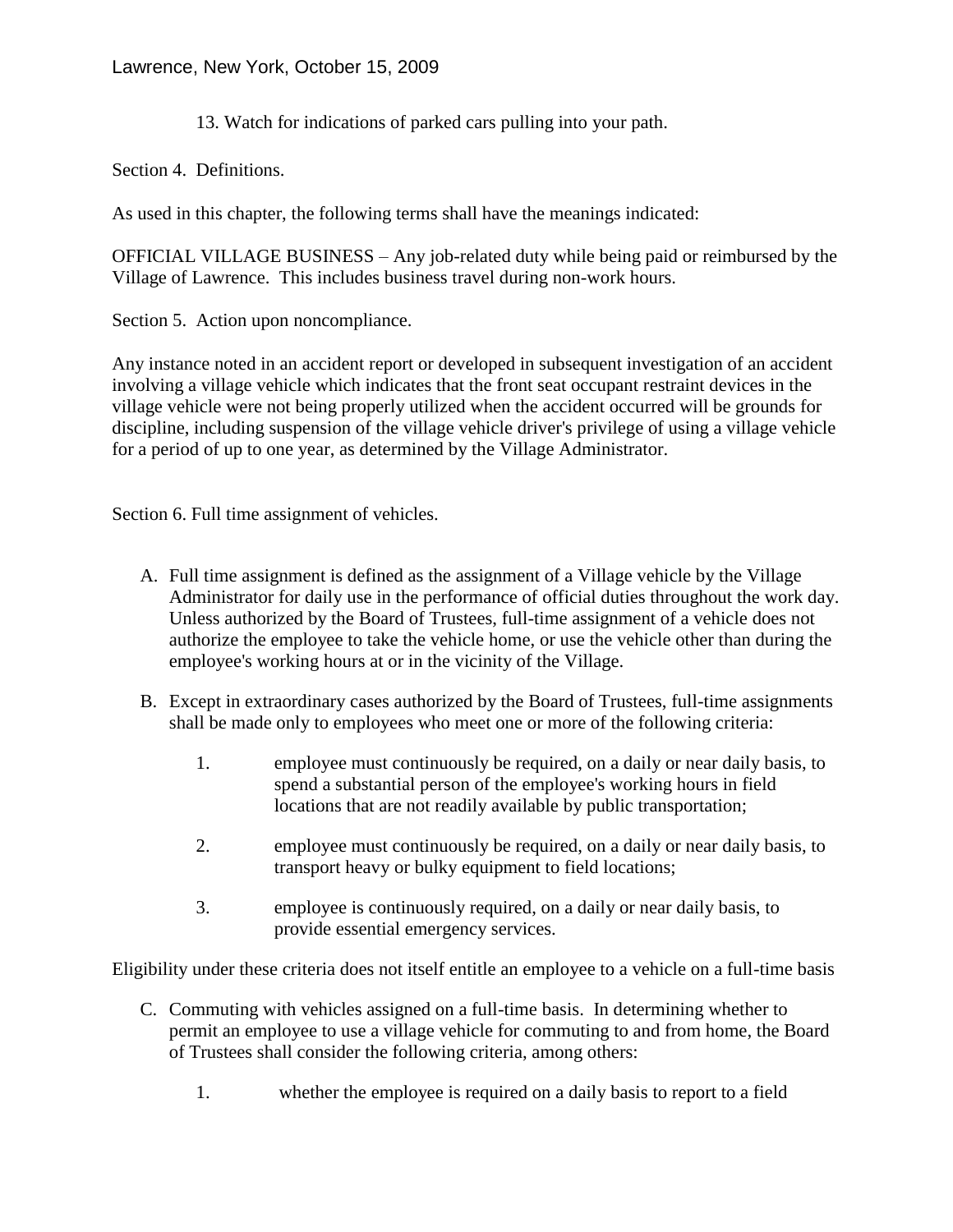location from the employee's home which is not near or on route to the normal vehicle housing location, and is not the employee's regularly assigned work location;

2. whether the employee frequently is required, on an average of once a week or more, to respond to emergencies during non-business hours.

D. Tax Requirements. Employees who commute with Village vehicles are required under Internal Service (IRS) Regulations to report the value of all personal use (including commuting) as taxable income. The value of personal use must be calculated according to the appropriate method prescribed by IRS, and reported to the Village for payroll and tax reporting purposes.

Section 7. Reimbursement of use of personal vehicles for Village business.

Where an employee is authorized by the Village Administrator to use the employee's personal vehicle for Village business, the Village shall reimburse the employee for such use in an amount per mile equal to that amount established by the IRS for business mileage use.

Section 8. Village Fuel.

Employees who are authorized to have full-time assignment of a vehicle may obtain fuel for the vehicle from the Village fuel pump, and use of such fuel is limited to the use of the vehicle for Village purposes, and for commuting where authorized pursuant to this policy. Employees who use personal vehicles may not obtain fuel for those vehicles from the Village fuel pump.

Item 3 – Public Use of Village Facilities

Board Action: Upon motion by Trustee Fragin, seconded by Trustee Mael

with the following vote cast:

Trustee Klar Trustee Fragin

Ayes Nay Nay Abstain Trustee Mael **Deputy Mayor Oliner** Mayor Felder

the following policy for public use of Village Facilities was adopted

effective November 1st .

# **Public Use of Village Facilities**

**§ A\*\*-1. Village facilities not to be considered a public forum.**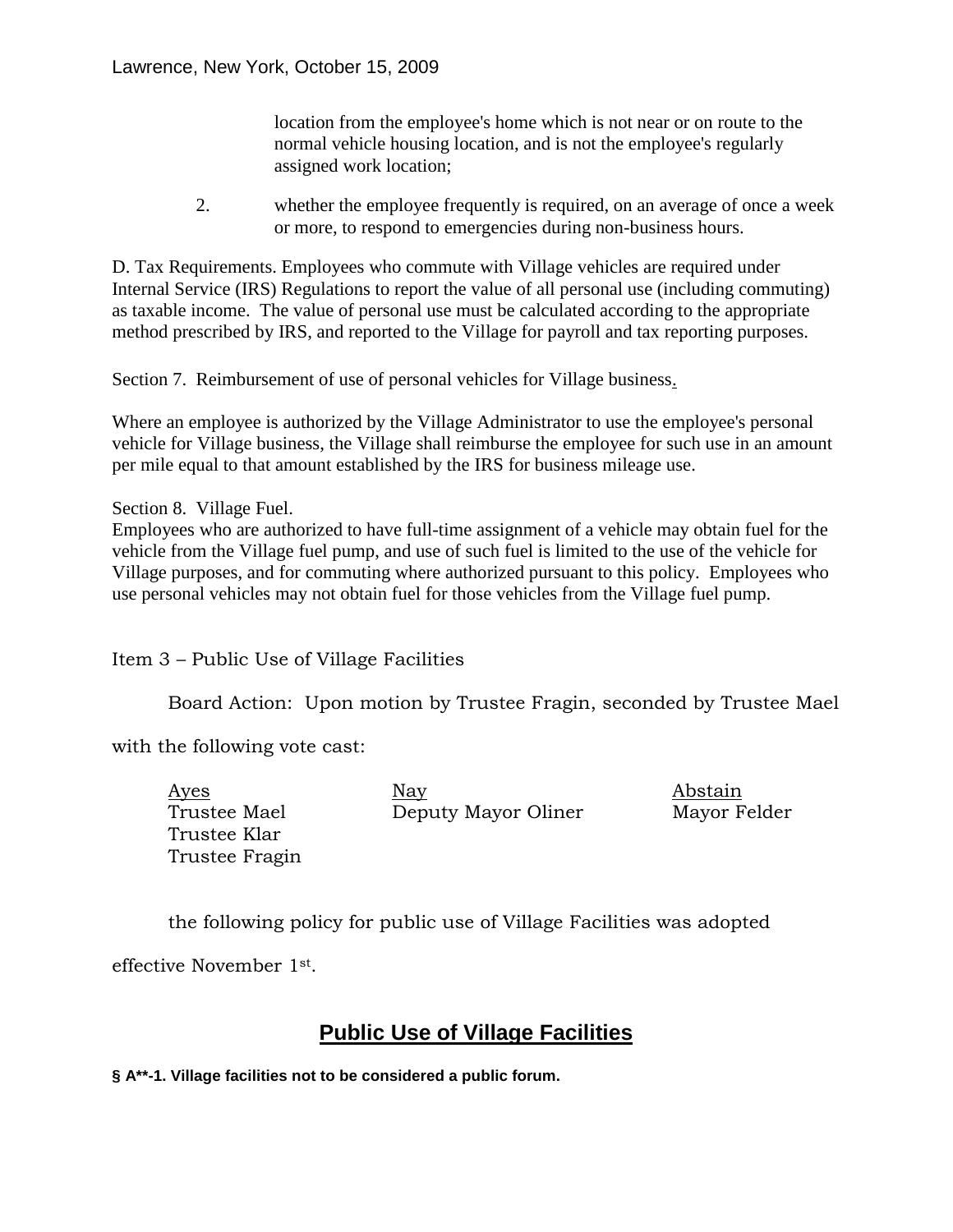### Lawrence, New York, October 15, 2009

The Village Hall of the Village of Lawrence, and other public buildings and facilities of the Village of Lawrence, are not open to public use as a public forum, and are not open to the public for any other use except as provided in this chapter.

#### **§ A\*\*-2. Permitted uses of Village facilities.**

A. General policy. In addition to use for the governmental purposes of the Village of Lawrence, or use by other governmental entities authorized by the Board of Trustees, use of the Village Hall and other Village facilities shall be restricted to uses authorized by the Board of Trustees and conducted by persons or entities consisting primarily of residents of the Village of Lawrence. Except where authorized by the Board of Trustees, such use shall be solely for purposes relating to Village governance, other matters germane to the government of the Village of Lawrence, or matters relating to activities being conducted on property of the Village of Lawrence.

B. Village Golf Course and Clubhouse. In addition to any use otherwise authorized pursuant to this chapter, use of the Village golf course and clubhouse shall be restricted to those members and guests of the Village country club, and those persons attending the premises in connection with catering or other activities at the premises authorized by the Village Administrator. Any such use shall be consistent with the purpose of the facility proposed to be used.

### **§ A\*\*-3. Fees for use.**

The Board of Trustees may establish, and from time to time amend, a schedule of fees for permitted use of the Village Hall or other Village facilities by any qualified person or entity, which fees shall be sufficient to reimburse the Village for the cost of use of the premises by any such entity. The Board of Trustees may, in its discretion, waive such fees in whole or in part for governmental or not for profit entities.

#### **§ A\*\*-4. Permits.**

A. Permits for the use of Village Hall and other facilities pursuant to this chapter may be granted by the Board of Trustees, upon written application, subject to reasonable conditions imposed by the Board consistent with the purposes of this chapter.

B. No permit shall be granted to any entity when its proposed use would conflict with the use of the premises by an officer, board or agency of the Village in connection with the purposes of the Village.

Finance – Upon motion by Trustee Mael, seconded by Trustee Klar and

unanimously carried, the Village auditors were authorized to spend one to two

hours monthly for the next three months to review and adjust the monthly

treasurer's report as it relates to the recreation fund. Village Auditors are to

advise the Account Clerk of the new process going forward. The cost is not to

exceed \$2,000.

Item 4 - Request from Lawrence High School- Homecoming Parade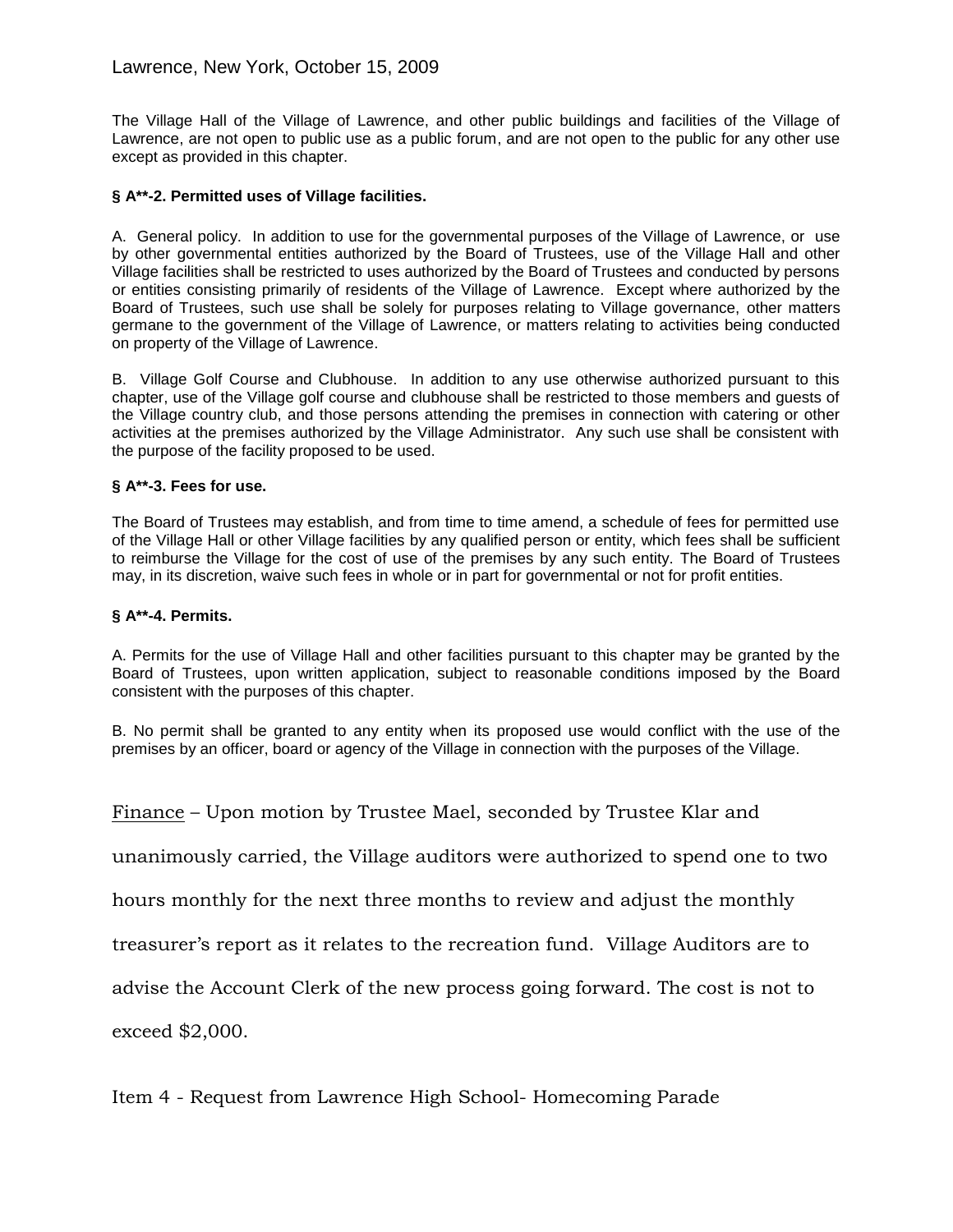Board Action: Upon motion by Mayor Oliner, seconded by Trustee Fragin and unanimously carried, the request from Lawrence High School to hold a homecoming parade on October 24, beginning at 11:30 a.m., (start at Number Four School on Wanser Ave, right on Lawrence Ave, left on Central Ave in to Cedarhurst) was approved contingent upon the submission of required insurance certificates to the Village prior to the event.

Legislator Jeff Toback was in attendance. Mr. Toback announced that the Sewer Consolidation will not be slowed down by the recent litigation served by the Town of Hempstead. Trustee Klar thanked Mr. Toback for all the work he has done for the Village of Lawrence.

Upon motion by Mayor Felder, seconded by Trustee Mael and unanimously carried, the Board of Trustees moved into executive session at 9:10 p.m.

Upon motion by Trustee Mael, seconded by Trustee Klar and unanimously carried, the Board of Trustees authorized a committee to negotiate an employee agreement with a new Village Clerk/Administrator candidate.

The Board reconvened into regular session at 10:30 p.m. Those members present were: Mayor C. Simon Felder Deputy Mayor Martin Oliner Trustee Joel Mael Trustee Michael A. Fragin

Absent was: Trustee Klar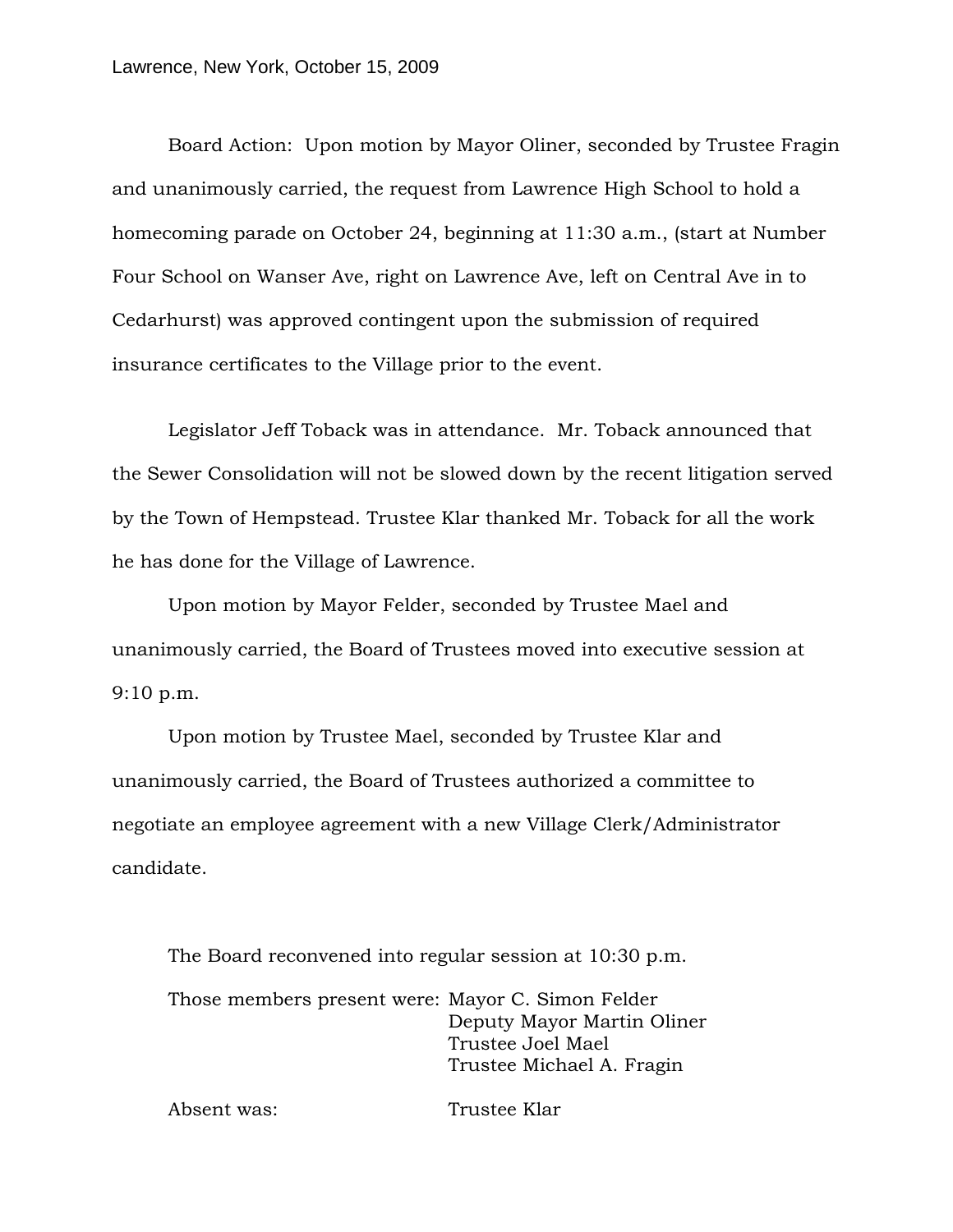Finance – Deputy Mayor Oliner presented a proposal for Law Offices of Tip Henderson, 41 Forest Avenue, Glen Cove, N.Y. dated October 9, to proceed with litigation against CNA to recover past premiums due to the Village. Upon motion by Deputy Mayor Oliner, seconded by Trustee Mael and unanimously carried by those present, Tip Henderson's proposal dated October 9, 2009 was approved and is on file.

Finance: Upon motion by Trustee Mael, seconded by Deputy Mayor Oliner with the following vote cast:

| <u>Ayes</u>         | Abstained      | Absent       |
|---------------------|----------------|--------------|
| Mayor Felder        | Trustee Fragin | Trustee Klar |
| Deputy Mayor Oliner |                |              |
| Trustee Mael        |                |              |
|                     |                |              |

payroll abstracts #2246 and #2247 were approved.

Trustee Mael made a motion to approve General Fund Abstract #575 and #576 – as long as Mayor Felder reviewed and approved Ronald Goldman's invoices and Trustee Fragin reviewed and approves Kaufman Dolowich Voluck & Gonzo LLP invoices and that they are in agreement with legal fees submitted for payment. The motion was seconded by Deputy Mayor Oliner, and unanimously carried by those present.

Upon motion by Mayor Felder, seconded by Trustee Fragin and unanimously carried by those present, Daniel J. Herron's salary was set at \$75,000, pro rated, due to his return to his Civil Service position as Laborer.